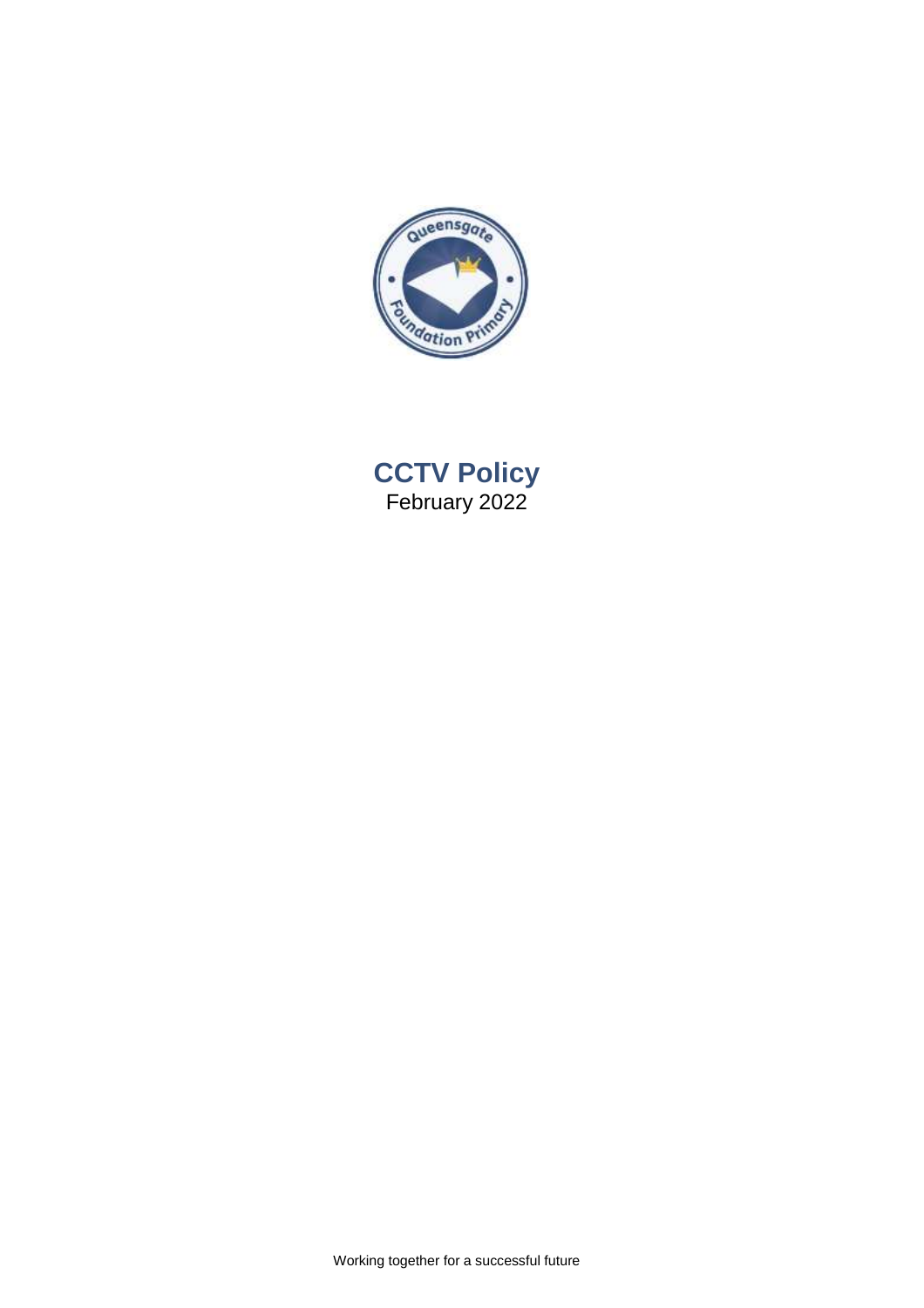## **CCTV POLICY QUEENSGATE FOUNDATION PRIMARY SCHOOL**

### **Policy Review**

This policy is reviewed in full by the Governing Board on an annual basis.

The policy was last reviewed and agreed by the Governing Board on 10<sup>th</sup> February 2022.

It will be reviewed again February 2023.

### **Approved**

 Signature: …………………………………… Head Teacher \_\_\_\_\_\_\_\_\_\_\_\_\_\_\_\_\_\_\_\_\_\_\_Date: 10<sup>th</sup> February 2022 Statisan Signature: …………………………….. Co Chair of the Governing Board Date: 10th February 2022

#### **Policy control**

| <b>Date</b>     | Amendments / additions                                    | Reason                             |
|-----------------|-----------------------------------------------------------|------------------------------------|
| <b>Feb 2021</b> | 3.2 wording amended "which includes outdoor areas"        | <b>New build</b>                   |
|                 | Appendix A amended to include staff, parents and children | <b>Previously stated customers</b> |
|                 |                                                           |                                    |
|                 |                                                           |                                    |
|                 |                                                           |                                    |
|                 |                                                           |                                    |
|                 |                                                           |                                    |

### **1. Introduction**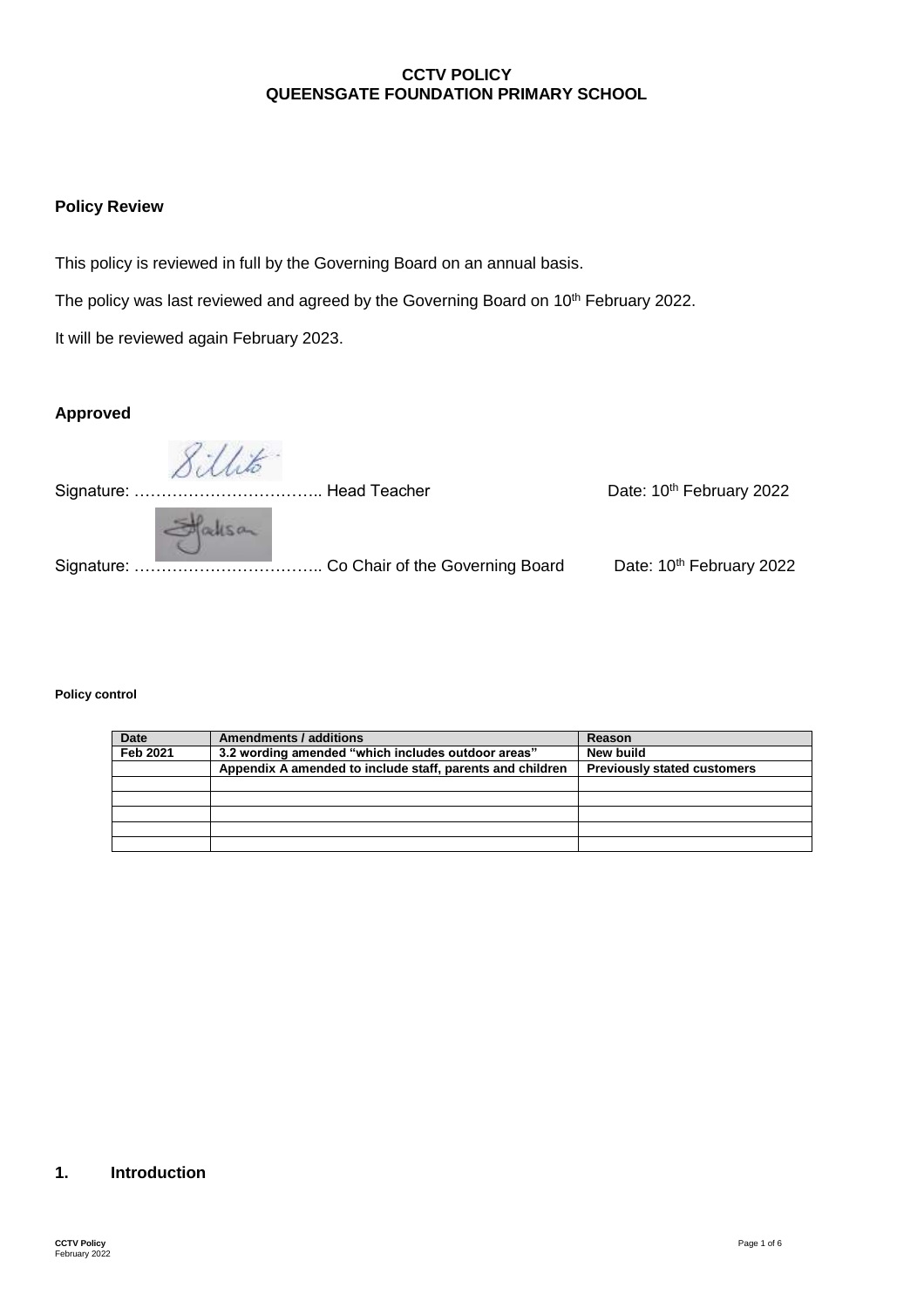- 1.1 Queensgate Foundation Primary School uses closed circuit television (CCTV) images to reduce crime and monitor the school buildings in order to provide a safe and secure environment for pupils, staff and visitors, and to prevent the loss or damage to school property.
- 1.2 The system comprises of 11 fixed cameras
- 1.3 The system does not have sound recording capability.
- 1.4 The CCTV system is owned and operated by the school and the deployment of which is determined by the school's leadership team.
- 1.5 The CCTV is monitored centrally from Queensgate Foundation Primary server room when necessary.
- 1.6 The introduction of, or changes to, CCTV monitoring will be subject to consultation with staff and the school community.
- 1.7 The school's CCTV Scheme is registered with the Information Commissioner under the terms of the General Data Protection Regulations (GDPR) The use of CCTV, and the associated images, is covered by GDPR. This policy outlines the school's use of CCTV and how it complies with the Act.
- 1.8 The CCTV system will be operated 24 hours each day 365 days a year.

### **2. Statement of Intent**

2.1 The school complies with Information Commissioner's Office (ICO) CCTV Code of Practice to ensure it is used responsibly and safeguards both trust and confidence in its continued use. The Code of Practice is published at:

http:// https://ico.org.uk/media/for-organisations/documents/1542/cctv-code-of-practice.pdf

- 2.2 CCTV warning signs will be clearly and prominently placed at all external entrances to the school, including school gates if coverage includes outdoor areas.
- 2.3 The planning and design has endeavoured to ensure that the Scheme will give maximum effectiveness and efficiency but it is not possible to guarantee that the system will cover or detect every single incident taking place in the areas of coverage.

### **3. Siting the Cameras**

- 3.1 Cameras will be sited so they only capture images relevant to the purposes for which they are installed (described above) and care will be taken to ensure that reasonable privacy expectations are not violated. The School will ensure that the location of equipment is carefully considered to ensure that images captured comply with the GDPR.
- 3.2 The school will make every effort to position cameras so that their coverage is restricted to the school premises, which includes outdoor areas.
- 3.3 CCTV will not be used in classrooms.
- 3.4 Members of staff should have access to details of where CCTV cameras are situated.

#### **4. Covert Monitoring**

- 4.1 The school may in exceptional circumstances set up covert monitoring. For example:
	- i) Where there is good cause to suspect that an illegal or unauthorised action(s), is taking place, or where there are grounds to suspect serious misconduct;
	- ii) Where notifying the individuals about the monitoring would seriously prejudice the reason for making the recording.
- 4.2 In these circumstances authorisation must be obtained from the headteacher
- 4.3 Covert monitoring must cease following completion of an investigation.
- 4.4 Cameras sited for the purpose of covert monitoring will not be used in areas which are reasonably expected to be private, for example toilets.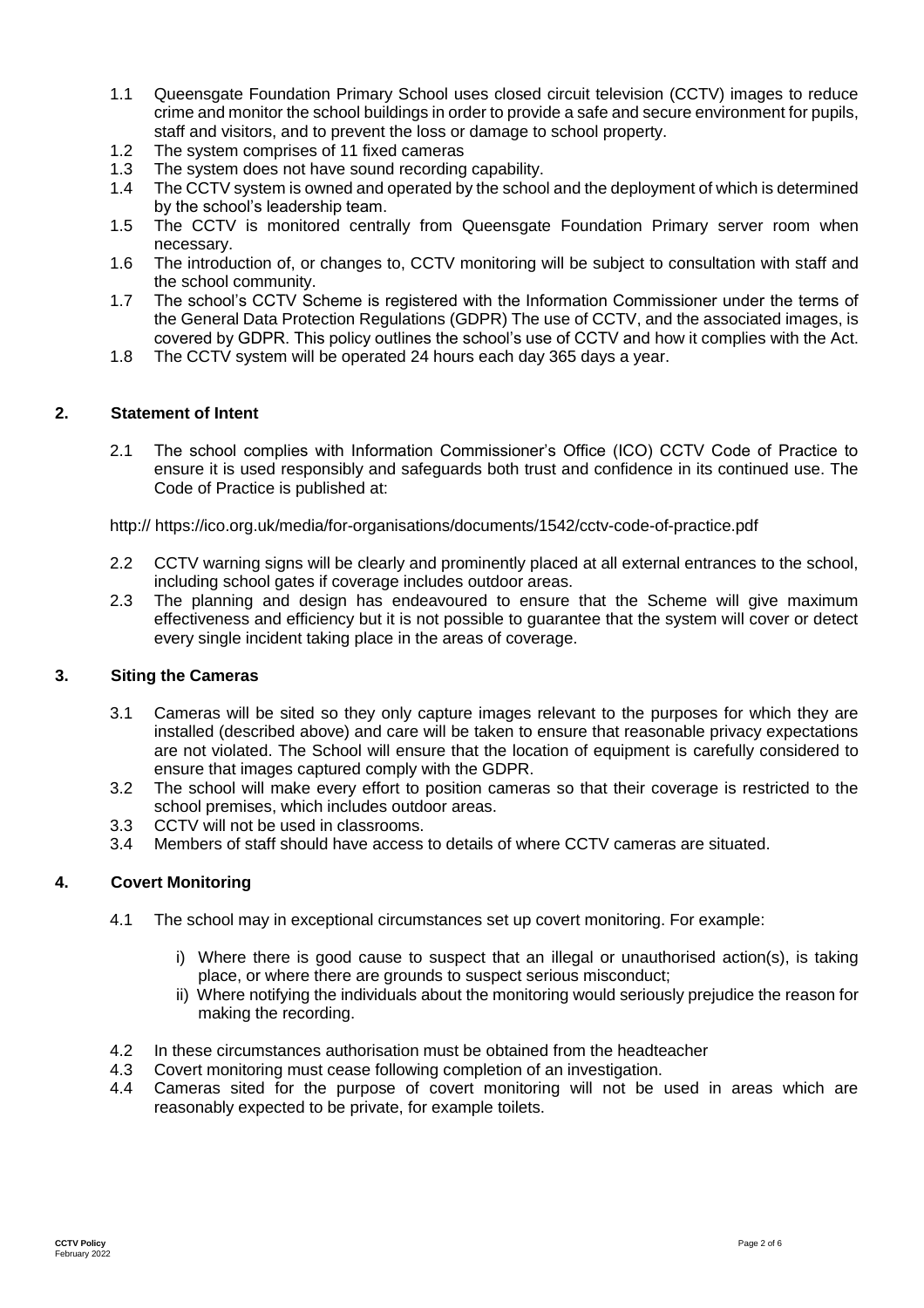## **5. Storage and Retention of CCTV images**

- 5.1 Recorded data will not be retained for longer than is necessary before being overwritten. While retained, the integrity of the recordings will be maintained to ensure their evidential value and to protect the rights of the people whose images have been recorded.
- 5.2 All retained data will be stored securely.

### **6. Access to CCTV images**

6.1 Access to recorded images will be restricted to those staff authorised to view them and will not be made more widely available i.e. Headteacher, Deputy Headteacher, Business Manager and Site Manager.

### **7. Subject Access Requests (SAR)**

- 7.1 Individuals have the right to request access to CCTV footage relating to themselves under GDPR.
- 7.2 All requests should be made in writing to the Headteacher. Individuals submitting requests for access will be asked to provide sufficient information, as noted in GDPR to enable the footage relating to them to be identified. For example, date, time and location. A log will be kept detailing all requests.
- 7.3 The school will respond to SAR within one month.
- 7.4 The school will provide a copy of the information requested free of charge. However, a reasonable fee will be charged when a request is manifestly unfounded or excessive, particularly if it is repetitive. The school may also charge a reasonable fee to comply with requests for further copies of the same information. The fee will be based on the administrative cost of providing the information
- 7.5 The school reserves the right to refuse access to CCTV footage where this would prejudice the legal rights of other individuals or jeopardise an ongoing investigation.

### **8. Access to and Disclosure of Images to Third Parties**

- 8.1 There will be no disclosure of recorded data to third parties other than to authorised personnel such as the Police and service providers to the school where these would reasonably need access to the data (e.g. investigators).
- 8.2 Requests should be made in writing to the Headteacher
- 8.3 The data may be used within the school's discipline and grievance procedures as required, and will be subject to the usual confidentiality requirements of those procedures.

### **9. Complaints**

9.1 Complaints and enquiries about the operation of CCTV within the school should be directed to the Headteacher

### **Further Information**

Further information on CCTV and its use is available from the following:

- CCTV Code of Practice Revised Edition 2017 (published by the Information Commissioners Office)
- www.ico.org.uk/
- Regulation of Investigatory Powers Act (RIPA) 2000
- General Data Protection Regulations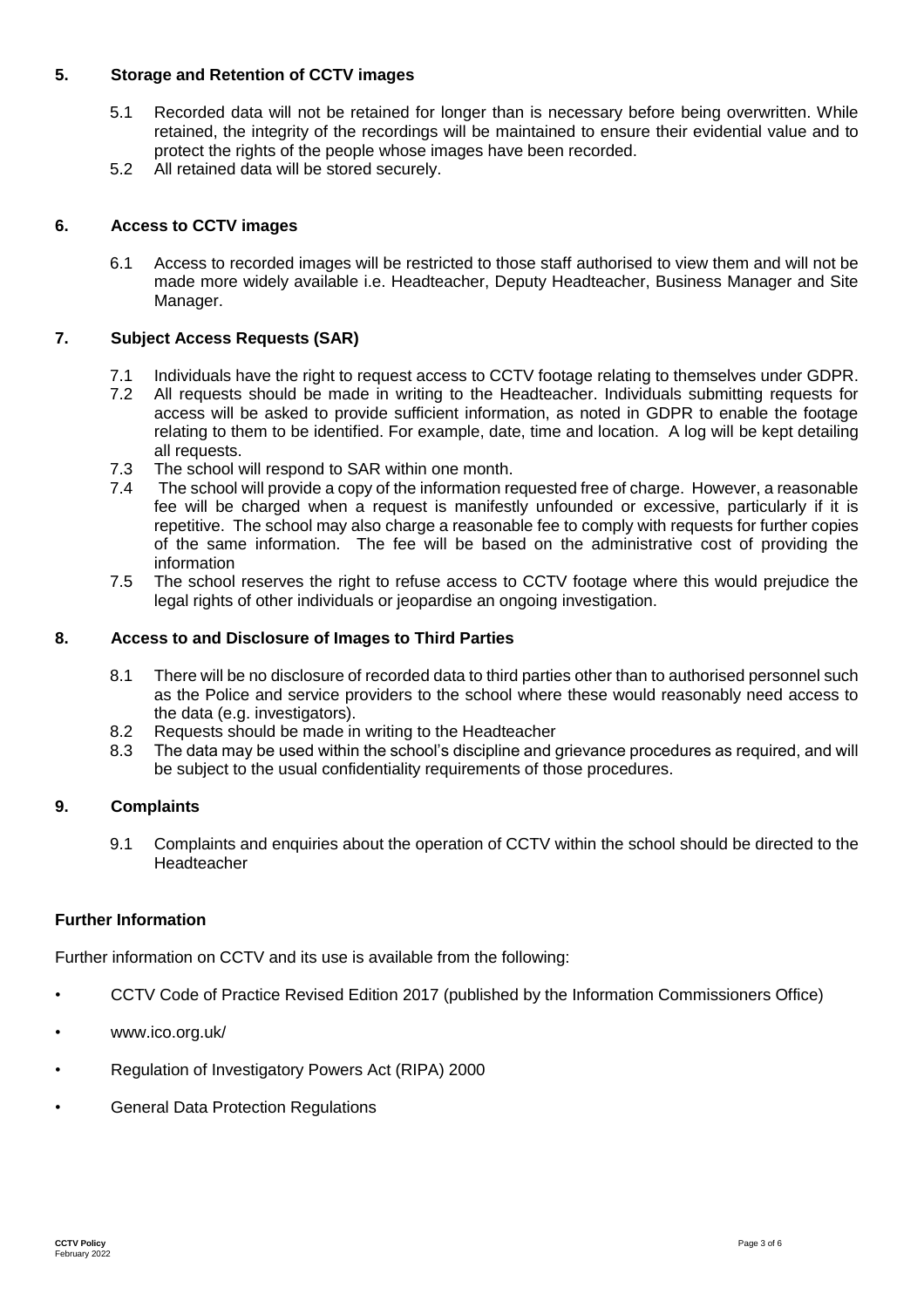## **Appendix A - Checklist**

This CCTV system and the images produced by it are controlled by the Headteacher who is responsible for how the system is used and for notifying the Information Commissioner about the CCTV system and its purpose (which is a legal requirement of GDPR).

Queensgate Foundation Primary School has considered the need for using CCTV and have decided it is required for the prevention and detection of crime and for protecting the safety of staff, parents and children. It will not be used for other purposes. We conduct an annual review of our use of CCTV.

|                                                                                                                                                                                                                                  | <b>Checked</b><br>(Date) | <b>By</b> | Date of next<br>review |
|----------------------------------------------------------------------------------------------------------------------------------------------------------------------------------------------------------------------------------|--------------------------|-----------|------------------------|
| Notification has been submitted to the Information<br>Commissioner and the next renewal date recorded.                                                                                                                           |                          |           |                        |
| There is a named individual who is responsible for the<br>operation of the system.                                                                                                                                               |                          |           |                        |
| The problem we are trying to address has been clearly<br>defined and installing cameras is the best solution. This<br>decision should be reviewed on a regular basis.                                                            |                          |           |                        |
| A system has been chosen which produces clear images<br>which the law enforcement bodies (usually the police) can<br>use to investigate crime and these can easily be taken from<br>the system when required.                    |                          |           |                        |
| Cameras have been sited so that they provide clear<br>images.                                                                                                                                                                    |                          |           |                        |
| Cameras have been positioned to avoid capturing the<br>images of persons not visiting the premises.                                                                                                                              |                          |           |                        |
| There are visible signs showing that CCTV is in operation.<br>Where it is not obvious who is responsible for the system<br>contact details are displayed on the sign(s).                                                         |                          |           |                        |
| Images from this CCTV system are securely stored, where<br>only a limited number of authorised persons may have<br>access to them.                                                                                               |                          |           |                        |
| The recorded images will only be retained long enough for<br>any incident to come to light (e.g. for a theft to be noticed)<br>and the incident to be investigated.                                                              |                          |           |                        |
| Except for law enforcement bodies, images will not be<br>provided to third parties.                                                                                                                                              |                          |           |                        |
| The potential impact on individuals' privacy has been<br>identified and taken into account in the use of the system                                                                                                              |                          |           |                        |
| The organisation knows how to respond to individuals<br>making requests for copies of their own images. If unsure<br>the controller knows to seek advice from the Information<br>Commissioner as soon as such a request is made. |                          |           |                        |
| Regular checks are carried out to ensure that the system is<br>working properly and produces high quality images.                                                                                                                |                          |           |                        |